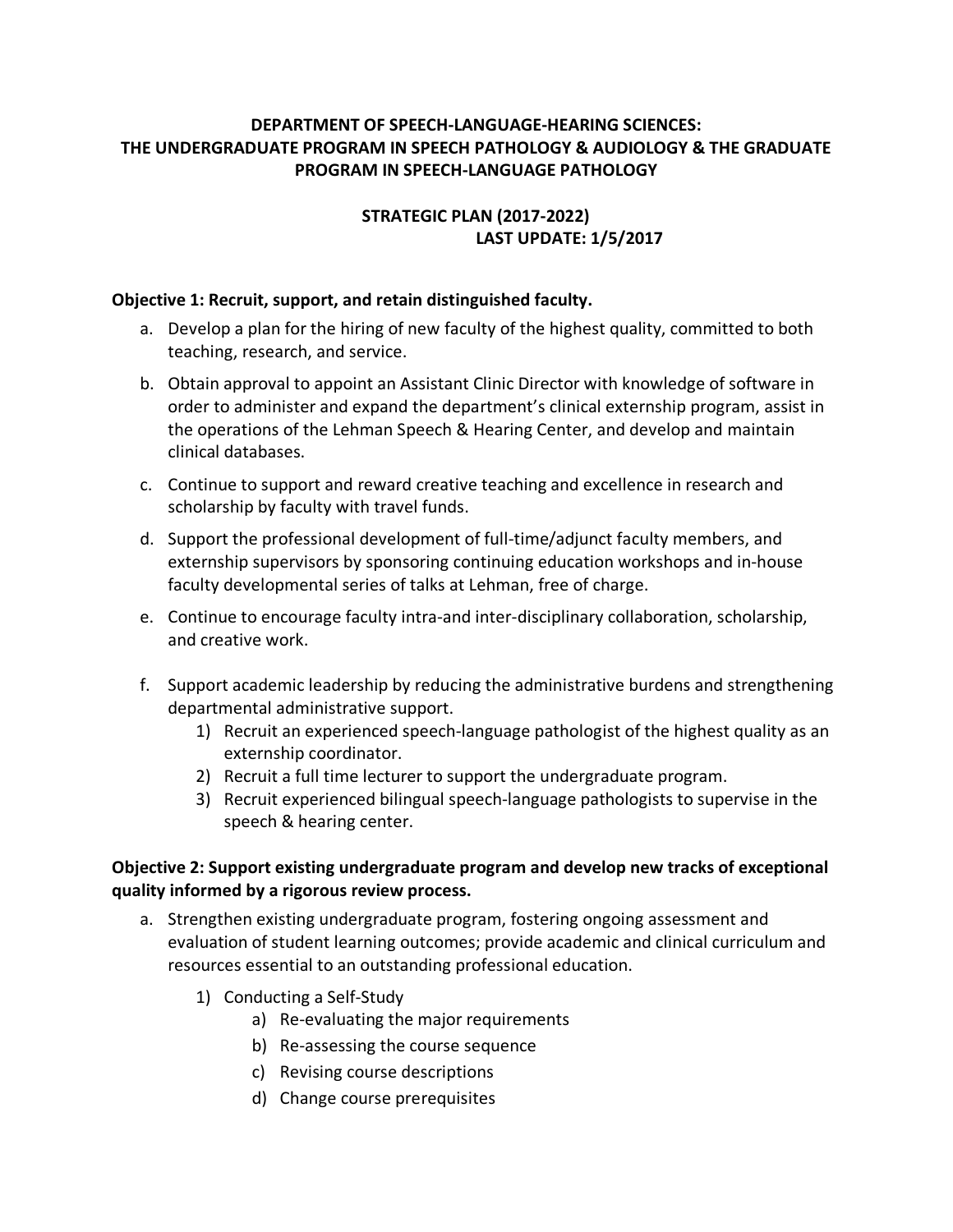- e) Establish student learning outcomes for each undergraduate course
- f) Create template syllabi for all undergraduate courses
- 2) Increase the presence of full time faculty in the undergraduate program.
- 3) Support professional and academic development of Lehman's undergraduate students by developing the following:
	- a) GRE preparation for students applying to graduate programs
	- b) Professional development workshops through our NSSLHA chapter with invited speakers from our profession and research community
	- c) Identify a course in the math department that would provide our students with the skills and knowledge required for success in our scientific coursework
	- d) Develop a peer mentoring program between our undergraduate and graduate students
	- e) Increased opportunities to engage in faculty research

## **Objective 3: Support existing graduate program and develop new tracks of exceptional quality informed by a rigorous review process.**

- a. Strengthen existing graduate program, fostering ongoing assessment and evaluation of student learning outcomes; provide academic and clinical curriculum and resources essential to an outstanding professional education.
	- 1) Develop Friday and Saturday Diagnostic Practicum programs and Saturday Clinical Practicum programs.
	- 2) Create a video library to provide students with the integration of clinical applications in the first year of graduate courses.
	- 3) Develop an online prerequisite program.
	- 4) Expand existing program by exploring new tracks:
		- a) An undergraduate-to-graduate accelerated track for exceptional students;
		- b) Graduate-to-Doctorate track for exceptional students.
	- 5) Explore collaboration with the Graduate Center on Clinical Doctorate in SLP.
	- 6) Develop clinical and academic partnership with clinical sites and universities abroad to serve as potential externship sites for our graduate students.

## **Objective 4: Increase undergraduate and graduate programs' visibility and alumni engagement.**

a. Foster a dynamic research/clinical environment to promote both student achievement and greater faculty success; encourage and support student engagement in faculty research and outreach programs.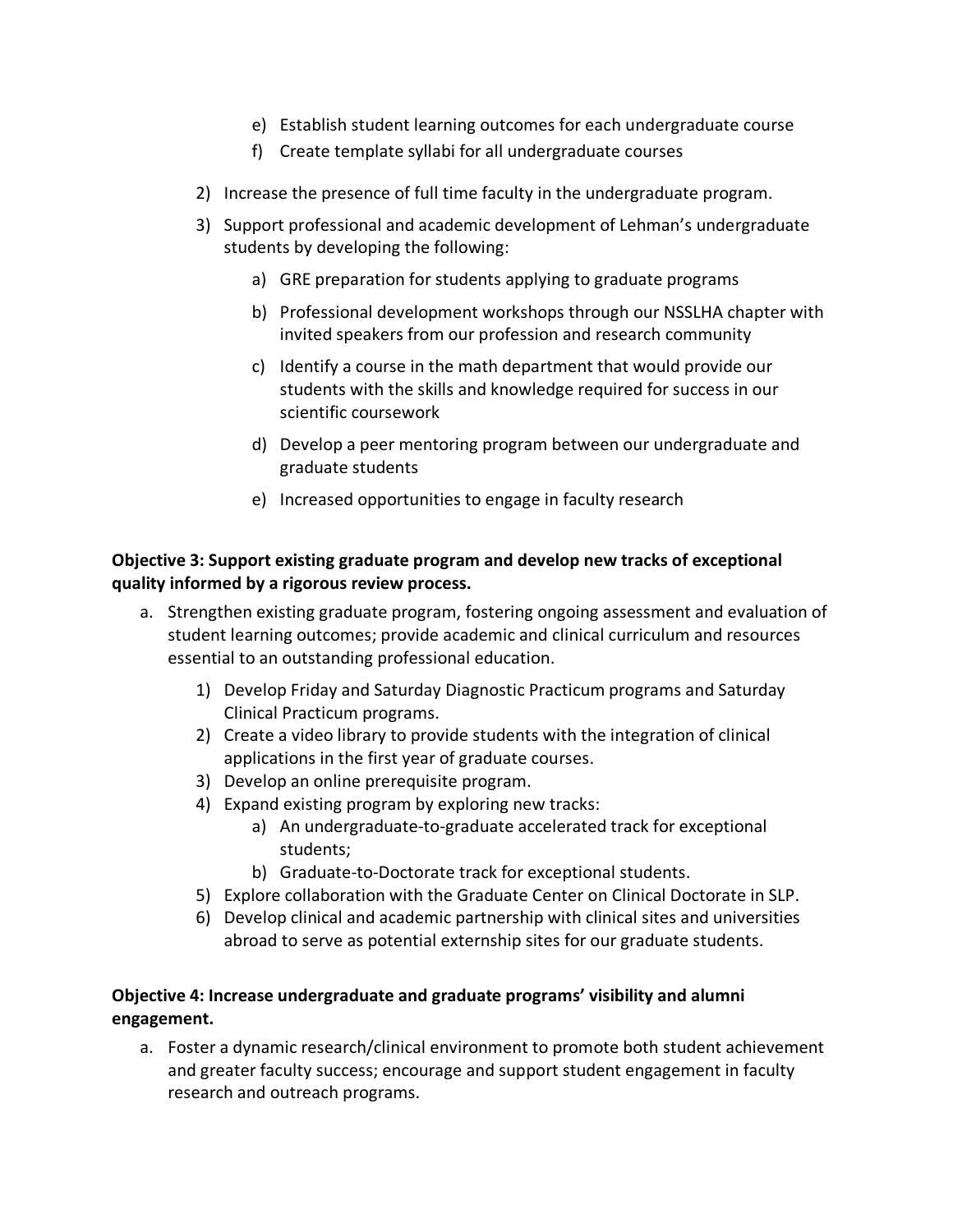- b. Develop a robust collaboration and partnership with clinical facilities (externship sites), hospitals, and private and public schools to: (1) diversify and increase student clinical experiences, (2) support community outreach, and (3) promote clinical research.
- **c.** Develop and implement a strategic marketing plan to enhance the Speech & Hearing Center's image and standing in the Bronx and the surrounding areas.
- **d.** Develop and implement a plan to promote greater alumni engagement in the graduate program.

### **Objective 5: Recruit intellectually engaged, successful, and loyal students**

- a. Recruit well-prepared, promising, and motivated students of diverse ethnicity, gender, cultures, and linguistic backgrounds.
- b. Continue assessment and evaluation of admission criteria to improve quality of students and the inclusion of students from diverse cultural and linguistic backgrounds.

### **Objective 6: Improve student retention, progression, academic performance, and graduation rates.**

- a. Create a Graduate to Undergraduate Peer Mentoring Program, where graduate students mentor/advise undergraduate students seeking to pursue a graduate degree in speech pathology.
- b. Create a Graduate Peer Mentoring Program, where more-experienced graduate students mentor/advise incoming graduate students through face-to-face meetings or email/phone conversations on all matters related to succeeding in the graduate program.
- c. Invite successful alumni of diverse ethnicity, cultures, and linguistic backgrounds to talk with current students about the challenges, success, and future possibilities for speechlanguage pathologists.
- d. Establish student scholarships to support exceptional students on the basis of academic and clinical excellence and participation in faculty research.

## **Objective 7: Enhance existing facilities, promote the efficient use of space, and ensure a wellmaintained environment that supports teaching, research, learning, and quality of life.**

- a. Develop and implement a plan for the renovation and upkeep of classroom and office buildings that offers an inviting and attractive environment with appropriate technology:
	- 1) Expand the CORS video observation system in four additional treatment/seminar rooms and in 2 locations to facilitate applied clinical research

#### **Objective 8: Enhance the IT infrastructure, service, and support**

a. Propose to the Dean of the School of Health Sciences, Human Services, and Nursing a plan to recruit and appoint a part-time support IT assistant to provide ongoing technical